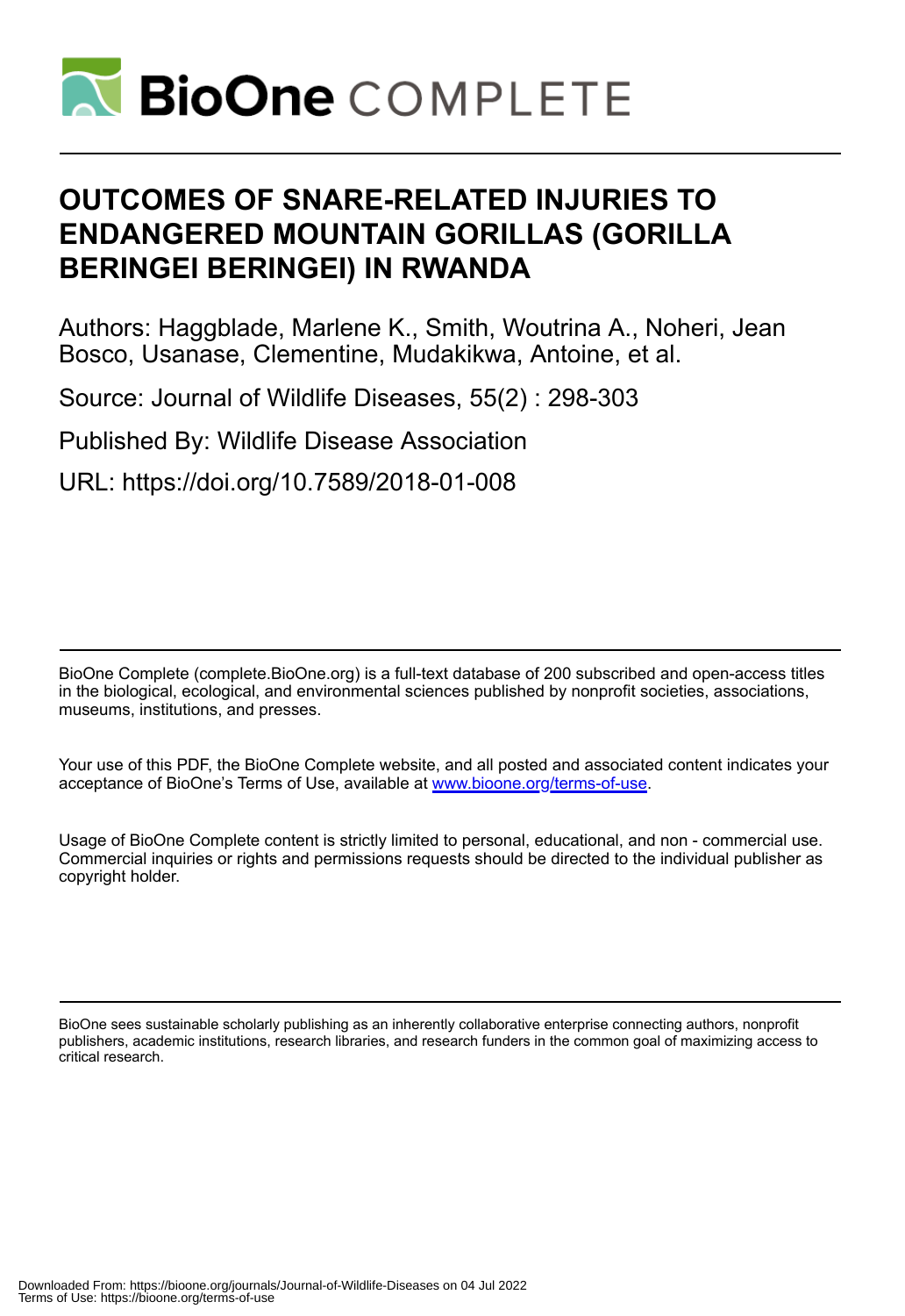# OUTCOMES OF SNARE-RELATED INJURIES TO ENDANGERED MOUNTAIN GORILLAS (GORILLA BERINGEI BERINGEI) IN RWANDA

Marlene K. Haggblade,<sup>1</sup> Woutrina A. Smith,<sup>1</sup> Jean Bosco Noheri,<sup>2</sup> Clementine Usanase,<sup>2</sup> Mariene R. Haggblade, Woddfind R. Shiftiff, Jean Bosco Rolleri, Clement Antoine Mudakikwa,<sup>3</sup> Michael R. Cranfield,<sup>1,2</sup> and Kirsten V. K. Gilardi<sup>1,2,4</sup>

<sup>1</sup> Karen C. Drayer Wildlife Health Center, School of Veterinary Medicine, University of California, 1089 Veterinary Medicine Drive, Davis, California 95616, USA

<sup>2</sup> Mountain Gorilla Veterinary Project, PO Box 356, Davis, California 95617, USA

<sup>3</sup> Rwanda Development Board/Tourism and Conservation, KG 220 St., Kigali, Rwanda

<sup>4</sup> Corresponding author (email: kvgilardi@ucdavis.edu)

ABSTRACT: Mountain gorillas (Gorilla beringei beringei) are one of the most critically endangered great apes in the world. The most common cause of mountain gorilla morbidity and mortality is trauma (e.g., injury from conspecifics or snare entrapment). We conducted a retrospective case-control study of freeranging, human-habituated mountain gorillas to evaluate factors associated with snare entrapment and the results of clinical intervention. Data were collected from clinical records on all clinical intervention cases (n=132) in Volcanoes National Park, Rwanda, conducted between 1995–2015. Wildlife veterinarians treated 37 gorillas entrapped in snares and 95 gorillas for other clinical conditions (including trauma and respiratory illness). Multivariate statistical analyses revealed that young gorillas  $(<$ 8 yr old) were more likely than older gorillas to become snared; that comorbidities delayed times to intervention ( $\geq$ 3 d); and that severity of wounds at the time of intervention were associated with increased risk of lasting impairment (including loss of limb or limb function, or death) within 1 mo after intervention. Our results may influence decisions for gorilla health monitoring and treatment to most effectively conserve this critically endangered species.

Key words: Conservation medicine, Gorilla beringei beringei, mountain gorilla, Rwanda, snares.

### INTRODUCTION

Mountain gorillas (Gorilla beringei beringei) are one of the most critically endangered great ape subspecies in the world, with only two isolated populations remaining: one in Bwindi Impenetrable National Park, Uganda and one in the Virunga Massif spanning the borders of Rwanda, the Democratic Republic of Congo (DRC), and Uganda (Robbins et al. 2001; International Union for Conservation of Nature 2006). Gorillas face a variety of threats to their sustainability including habitat encroachment due to subsistence farming, political instability in the region, potential exposure to human and livestock pathogens, and trauma from snares set for other wildlife (Schaller 2000; Robbins et al. 2009; Grueter et al. 2013).

By the early 1980s, only 250 mountain gorillas remained (Cranfield and Minnis 2007). In order to protect the remaining mountain gorillas, the governments of Rwanda, Uganda, and the DRC, in partnership with a number of nongovernmental organizations, implemented a comprehensive conservation effort (Rainer et al. 2003; Robbins et al. 2011). Agencies and organizations have worked together to initiate and promote ecotourism, create and deliver local conservation education programs, reform poachers, establish ranger-based monitoring, increase law enforcement within parks, and establish a wildlife veterinary intervention program (Gray and Kalpers 2005). In part as a result of these efforts, the total mountain gorilla population increased and is currently at 1,004 animals (Hickey et al. 2018).

Wildlife veterinarians in Rwanda, Uganda, and the DRC provides veterinary care to wild, human-habituated mountain and Grauer's gorillas (Gorilla beringei graueri). Two of the most-common causes of gorilla mortality include traumatic injury (e.g., injury from snare entrapment) and respiratory disease (Spelman et al. 2013).

In order to better understand the epidemiology of snare injuries in wild mountain gorillas in Rwanda, we conducted a 20-yr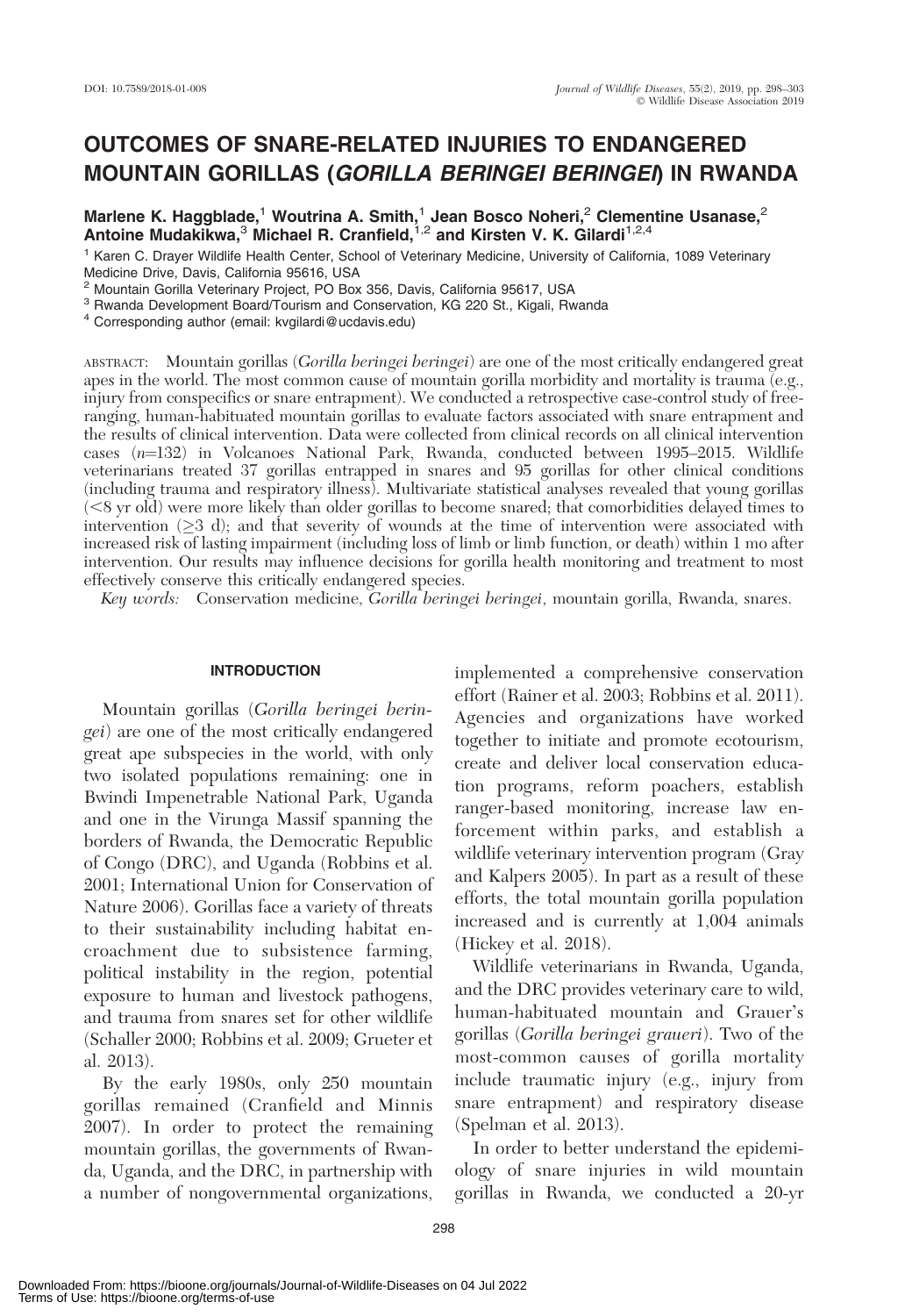retrospective case-control study aiming to evaluate 1) factors associated with snare entrapment of mountain gorillas; and 2) whether clinical intervention and the characteristics of the injury affected gorilla survival in the first month after snare removal. We hypothesized that factors including age, sex, season, and comorbidity (a concurrent disease process) were associated with ensnarement. Secondly, we hypothesized that following ensnarement, comorbidity, type of snare (rope or wire), time to intervention, wound treatment, and wound severity influenced a gorilla's likelihood of chronic or permanent physical impairment or death in the first month following intervention.

# MATERIALS AND METHODS

# Factors associated with snare entrapment

To assess factors associated with ensnarement in mountain gorillas, demographic and clinical data were analyzed from gorillas  $(n=132)$  receiving clinical interventions between 1995–2015 in Volcanoes National Park, Rwanda. Data were obtained from the wildlife veterinarians' computerized clinical database as well as from paperbased field observation records. The case definition was any mountain gorilla observed with an ensnarement between 1995–2015  $(n=37)$ , with 30 of the 37 ensnarement cases requiring anesthesia to remove the snare. The definition for a control gorilla  $(n=95)$  was a mountain gorilla from the same geographic region and treated during the same time period that had a clinical intervention for a health problem other than a snare. Nonsnare health interventions were defined as administration of anesthesia or therapeutic drugs to a mountain gorilla. This control group was utilized because no population-based health data existed for the purposes of serving as controls for our study. In our case-study group, one gorilla was snared twice and was treated as a separate case each time due to the extensive time period between snare incidents. Case and control gorillas were not matched on any specific predictor variables during analysis. Of the 132 gorillas that underwent health interventions, the ratio of controls to cases was 2:5, which increased the power of the analysis as compared to having evenly sized case and control groups.

Potential factors associated with ensnarement (yes/no), including sex, age, season, and comorbidity, were evaluated using univariable and then multivariable logistic regression approaches. Each

variable was coded categorically for analysis. Sex compared males to females and age compared young  $(< 8$  yr old) to old  $(\geq 8$  yr old); biologically, these categories differentiated sexually mature from immature individuals (Watts 1991). Season compared the rainy (September to November, and March to May) to dry (June to August, and December to February) seasons, and comorbidity compared gorillas that had one or more concurrent disease processes at the time of intervention (e.g., respiratory disease, diarrhea) to those that did not. We used STATA<sup>™</sup> software (StataCorp, College Station, Texas, USA) to test for statistical significance for defined variables at  $\alpha$ =0.05, and we ran logistic regression separately for each factor to evaluate the strength of association between each variable and the likelihood of ensnarement. If multiple factors were significant during univariable logistic regression analysis, they were then combined into a multivariable model to examine the simultaneous effects of factors on the outcome of gorilla ensnarement.

# Clinical intervention factors affecting survival status

Trained trackers record abnormalities of seven key health indicators (body condition, activity, respiratory rate and character, integument, discharge from the head, other discharge, and fecal output) during daily observations of every habituated gorilla (Gray and Kalpers 2005; Cranfield and Minnis 2007). If abnormalities were observed, a veterinarian conducted a second, more detailed health assessment. If the veterinary assessment determined that the illness or injury was human-induced or life-threatening, veterinarians in consultation with park authorities decided whether or not to conduct an in situ clinical intervention to treat the injured or ill gorilla. Clinical interventions involved snare removal with or without anesthesia, wound cleaning, and administration of therapeutic drugs (e.g. antimicrobials, anti-inflammatories). To understand the potential influence of these clinical interventions on the 1-mo survival status of ensnared gorillas  $(n=37)$ , we conducted a retrospective case-control study and utilized a logistic regression analysis approach. Snared individuals were classified as either impaired (including loss of limb or limb function or death) 1 mo after clinical intervention or alive and fully recovered at 1 mo after snare removal.

Factors including comorbidity, type of snare, time to intervention, use of anesthesia and treatment, and wound severity were analyzed categorically. Comorbidity was defined as the presence (yes/no) of concurrent disease. Type of snare compared rope and wire. Time to veterinary intervention compared prompt  $( $3 d$ )$  to delayed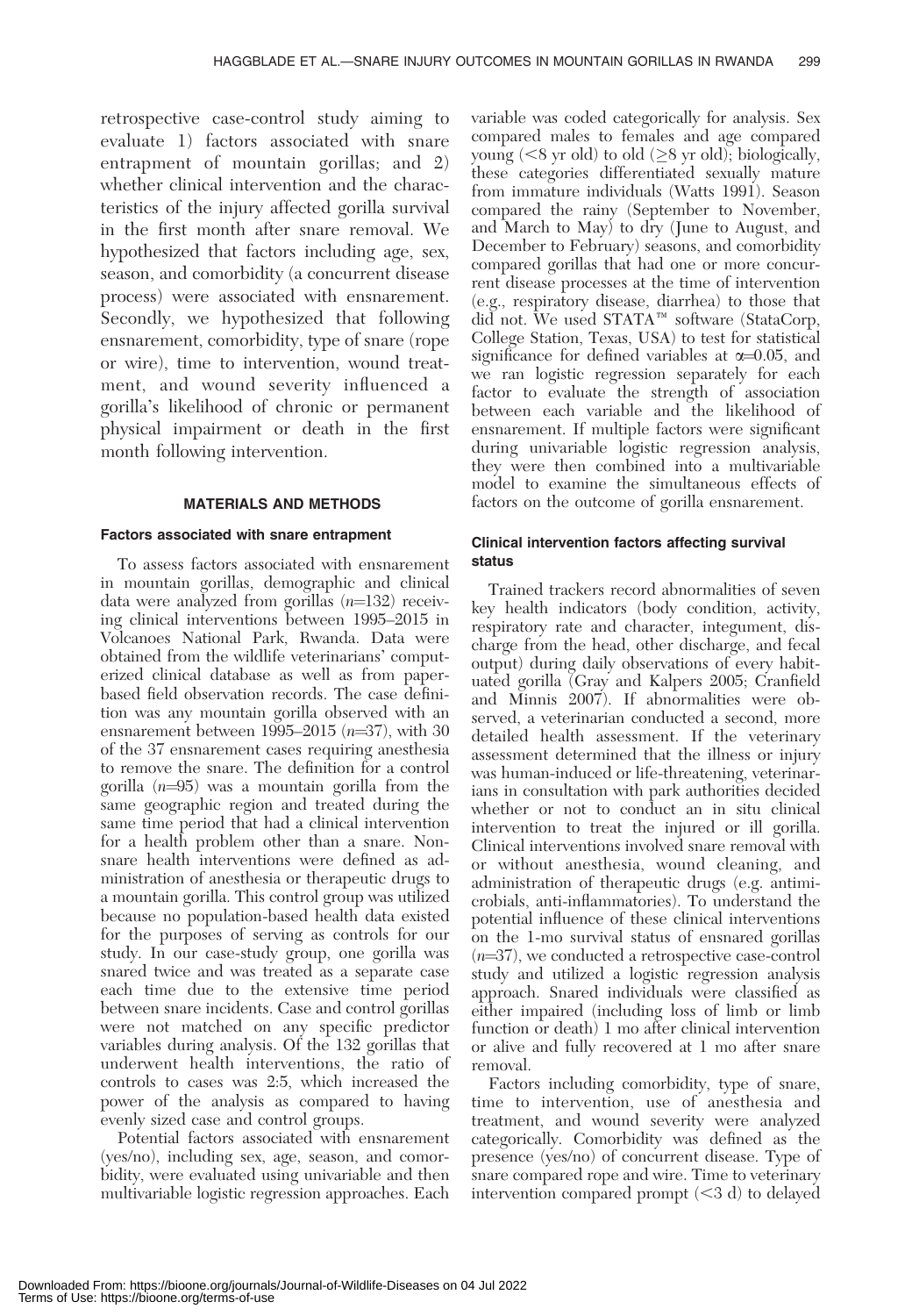| Risk factor           |                | Frequency<br>(prevalence %) |                        |               |                   | 95% Confidence<br>interval |       |
|-----------------------|----------------|-----------------------------|------------------------|---------------|-------------------|----------------------------|-------|
|                       | Total<br>cases | Snared<br>cases             | Non-snared<br>controls | Odds<br>ratio | $P$ value         | Lower                      | Upper |
| Age                   |                |                             |                        |               |                   |                            |       |
| Old $(\geq 8$ yr old) | 71             | 5(7)                        | 66 (93)                | 1             |                   |                            |       |
| Young $(< 8$ yr old)  | 56             | 31(55)                      | 25(45)                 | 16.4          | $< 0.010^{\rm b}$ | 5.72                       | 46.81 |
| Sex                   |                |                             |                        |               |                   |                            |       |
| Female                | 65             | 19(29)                      | 46(71)                 | 1             |                   |                            |       |
| Male                  | 67             | 18(27)                      | 49 (73)                | 0.9           | 0.762             | 0.42                       | 1.9   |
| Season                |                |                             |                        |               |                   |                            |       |
| $\text{Dry}^c$        | 71             | 22(31)                      | 49 (69)                | 1             |                   |                            |       |
| Wet <sup>d</sup>      | 61             | 15(25)                      | 46(75)                 | 0.7           | 0.416             | 0.33                       | 1.56  |
| Comorbidity           |                |                             |                        |               |                   |                            |       |
| N <sub>0</sub>        | 108            | 34(31)                      | 74 (69)                | 1             |                   |                            |       |
| Yes                   | 16             | 3(19)                       | 13(81)                 | 0.5           | 0.306             | 0.13                       | 1.88  |

TABLE 1. Factors associated with snare entrapment among mountain gorilla (Gorilla beringei beringei) in Volcanoes National Park, Rwanda, 1995–2015.<sup>a</sup>

 $a^*$  — = reference category for odds ratio comparison.

 $b$  Significantly different than reference category based on P values <0.05 in univariate logistic regression analysis.

<sup>c</sup> June–August; December–February.

<sup>d</sup> September–November; March–May.

 $(\geq 3$  d) medical attention. Anesthesia and treatment assessed whether the intervention utilized either procedure (yes/no) in order to remove and treat the snare effectively. Wound severity compared no or mild injury (i.e., superficial wounds with or without mild swelling) to severe injury (i.e., restriction of blood flow, ischemia, necrosis, and/or purulent discharge). Factors found to be statistically significant  $(\overline{P} < 0.05)$  in bivariate analyses were then evaluated using a multivariable logistic regression model to evaluate the strength of association of factors with being impaired (or dead) or fully recovered at 1 mo following intervention.

#### RESULTS

#### Factors associated with snare entrapment

Between 1995–2015, wildlife veterinarians conducted 132 clinical interventions in Volcanoes National Park, Rwanda. Snared gorilla cases accounted for 37 of the interventions. Control group gorillas  $(n=95)$  included interventions for clinical presentations such as respiratory illness  $(n=40)$ , wounds unrelated to ensnarement  $(n=28)$ , dermatologic conditions  $(n=10)$ , lethargy  $(n=4)$ , abscesses  $(n=4)$ , infections  $(n=3)$ , ulcers  $(n=2)$ , and other less common conditions  $(n=4)$ . Gorillas without age group information available (one snare case and four control cases) were excluded from regression analyses, yielding 36 gorillas in the snared group and 91 gorillas in the control group.

Of the factors analyzed, age was a statistically significant factor for ensnarement  $(P=0.010)$  while sex  $(P=0.762)$  , season  $(P=0.416)$ , and comorbidity  $(P=0.306)$  were not statistically significant factors for ensnarement (Table 1). The age range of snared gorillas spanned 1 d to 24 yr old. Within the intervention population, young  $(< 8$  yr old) gorillas had 16 times greater odds of ensnarement compared to older  $(\geq 8$  yr old) gorillas  $(P<0.010: 95\%$  confidence interval 6–47), and young gorillas comprised 86% of all snare cases in the study. In contrast, the age range of control group gorillas was 1 d to 42 yr old, with just 27% of the control group composed of young gorillas.

# Clinical intervention factors affecting survival status

Of the 37 snare interventions performed, 86% of gorillas made full recoveries within 1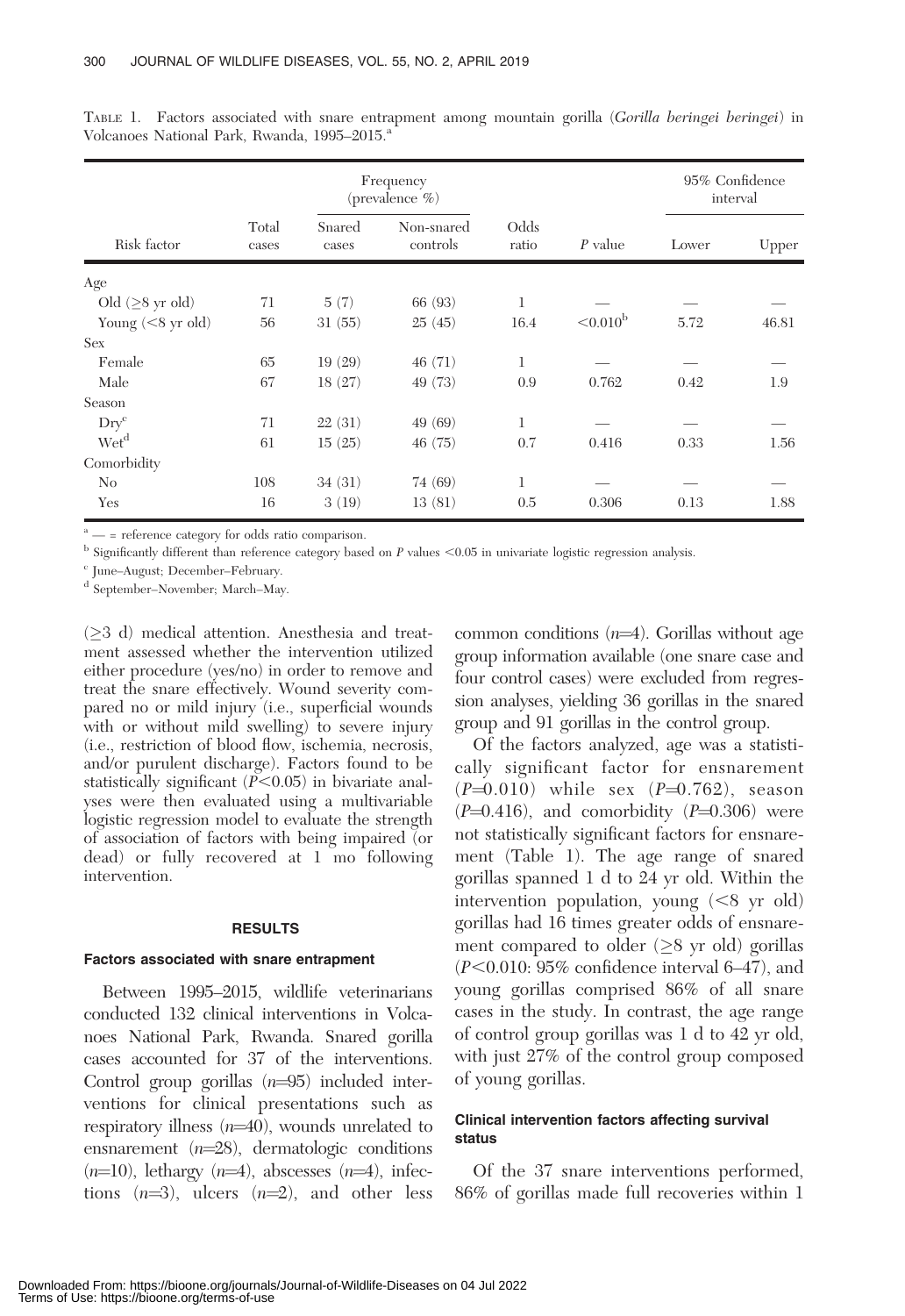| Intervention factor  | Total        | One-month<br>survival status $(\%)$ |          | Odds         |                    | 95% Confidence<br>interval |        |
|----------------------|--------------|-------------------------------------|----------|--------------|--------------------|----------------------------|--------|
|                      | snared cases | Alive                               | Impaired | ratio        | $P$ value          | Lower                      | Upper  |
| Comorbidity          |              |                                     |          |              |                    |                            |        |
| N <sub>0</sub>       | 34           | 31(91)                              | 3(9)     | 1            |                    |                            |        |
| Yes                  | 3            | 1(33)                               | 2(66)    | 20.7         | $0.027^{\rm b}$    | 1.42                       | 300.54 |
| Type of snare        |              |                                     |          |              |                    |                            |        |
| Rope                 | 23           | 21(91)                              | 2(9)     | 1            |                    |                            |        |
| Wire                 | 8            | 7(88)                               | 1(12)    | 1.5          | 0.755              | 0.12                       | 19.17  |
| Time to intervention |              |                                     |          |              |                    |                            |        |
| Rapid                | 28           | 27(96)                              | 1(4)     | 1            |                    |                            |        |
| Delayed              | 8            | 5(63)                               | 3(37)    | 16.2         | 0.026 <sup>b</sup> | 1.39                       | 188.88 |
| Anesthesia           |              |                                     |          |              |                    |                            |        |
| Yes                  | 25           | 22(88)                              | 3(12)    | 1            |                    |                            |        |
| No                   | 11           | 10(91)                              | 1(9)     | 0.7          | 0.799              | 0.07                       | 7.95   |
| Treatment            |              |                                     |          |              |                    |                            |        |
| Yes                  | 16           | 11(69)                              | 5(31)    | $\mathbf{1}$ |                    |                            |        |
| No                   | 21           | 21(100)                             | 0(0)     | 0.1          | 0.084              | 0.01                       | 1.32   |
| Severity             |              |                                     |          |              |                    |                            |        |
| None/mild            | 27           | 25(93)                              | 2(7)     | 1            |                    |                            |        |
| Severe               | 6            | 3(50)                               | 3(50)    | 12.5         | 0.021 <sup>b</sup> | 1.45                       | 107.63 |

TABLE 2. Clinical intervention and wound factors associated with decreased 1-mo survival status postsnare removal for mountain gorillas (Gorilla beringei beringei) in Volcanoes National Park, Rwanda, 1995–2015.<sup>a</sup>

 $a<sup>a</sup>$  — = reference category for odds ratio comparison.

 $<sup>b</sup>$  Significantly different than reference category based on P values <0.05 in univariate logistic regression analysis.</sup>

mo following snare removal. Factors associated with physical impairment or death of snared gorillas within 1 mo of intervention (Table 2) included comorbidity  $(P=0.027)$ , delayed  $(\geq 3$  d) interventions (P=0.026), and severity of wounds  $(P=0.021)$ . Other factors associated with clinical interventions (administration of anesthesia and wound treatment) as well as factors associated with the wound itself (including type of snare) did not significantly impact the 1-mo survival status. Cases exhibiting comorbidity (8%, 3/37) of snared gorillas were 21 times more likely to show a poor survival outcome (impairment or death). Comorbidities included residual wounds from a previous ensnarement (which occurred months prior for the single gorilla that was snared twice), a swollen eye (an incidental finding), and a septic open humeral fracture (not involving the snared limb). While a majority (78%, 28/36) of interventions occurred within 2 d of the initial observation, interventions that took three or more days

from the time of initial observation of the snare to execution of the intervention were 16 times more likely to result in physical impairment or death. Of the 36 snare interventions with timeline data available, 22% (8/36) were conducted three or more days after the ensnarement was first observed. The longest intervention delay was 3 wk. Severe wounds with ischemia and necrosis of tissues were 13 times more likely to result in permanent injury or death (Fig. 1). Of the 33 snare cases with wound severity data available, six gorillas (18%, 6/33) sustained severe injuries from ensnarement while 27 (82%, 27/33) sustained minimal to no observable wounds. Collinearity between independent variables prevented multivariable logistic regression modeling.

# **DISCUSSION**

This was the first retrospective case-control study to examine factors and clinical implica-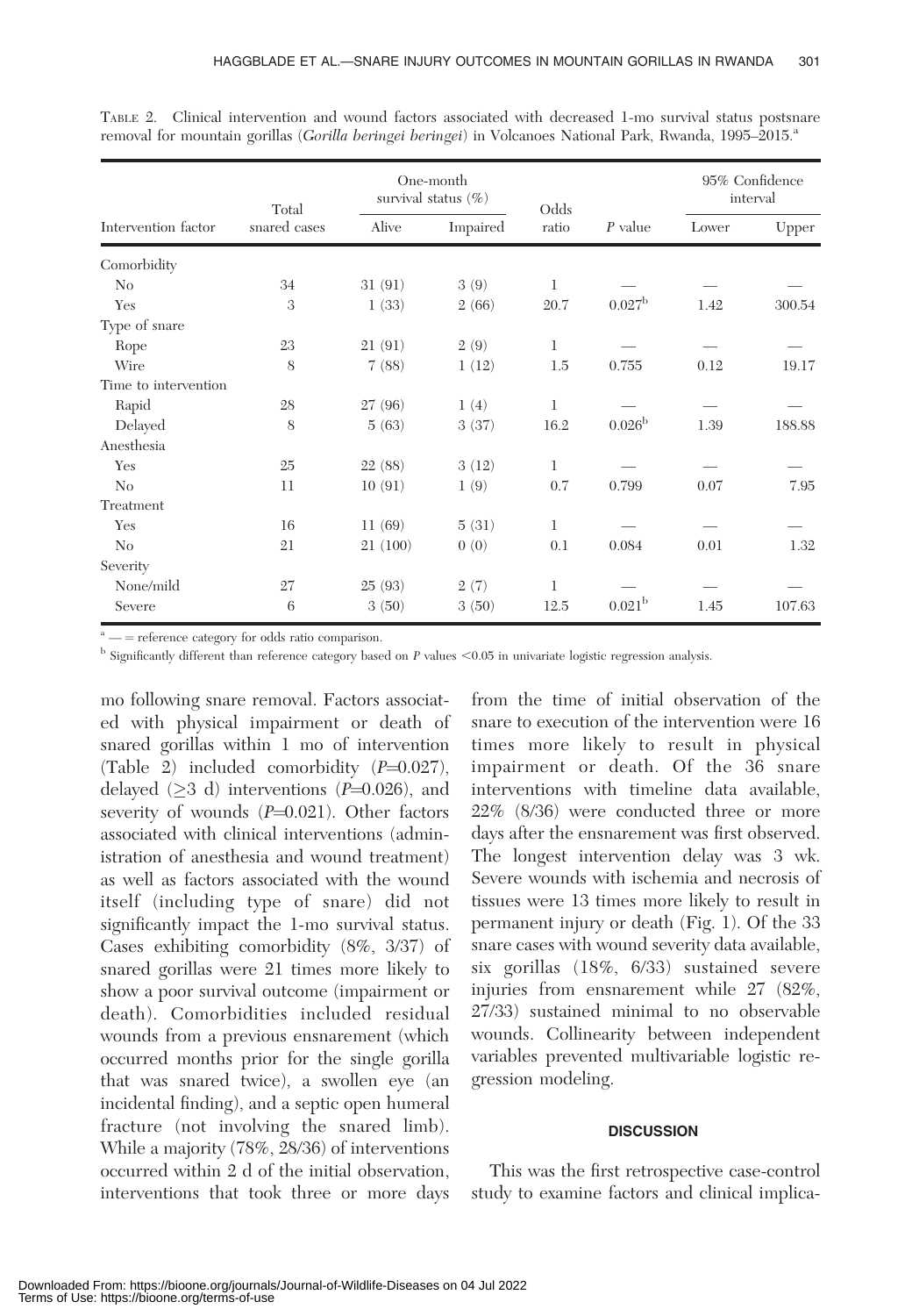

FIGURE 1. Snare-related injuries in mountain gorillas (Gorilla beringei beringei) in Volcanoes National Park, Rwanda: A rope snare (A) and a wire snare (B); a snare causing mild injury (C), and one causing severe wounds  $(D)$ .

tions for snare-related trauma in endangered mountain gorillas and to discern specific factors associated with poor outcomes (e.g., lasting physical impairment or death) in snared gorillas. Of the 32 snare-related interventions in Rwanda, all but five individuals recovered completely within 1 mo of clinical intervention (an 86% success rate). We determined that the primary factor associated with ensnarement was age  $\langle \leq 8 \rangle$ yr old) with over 86% of cases occurring in gorillas less than 8 yr old (Table 1). Our results also showed that gorillas were more vulnerable to suffering impairment or death by 1 mo after intervention if they had a comorbidity, if the intervention took more than 3 d to occur (was delayed), or if the inciting wound was severe (Table 2).

Our results suggested that prompt veterinary intervention improved the likelihood of recovery for injured or ill mountain gorillas. For this reason, veterinary care is an important component of effective conservation

management of this endangered species. Clinical interventions to treat ill and injured individuals have likely contributed significantly to the recovery of mountain gorillas, making it the only great ape whose numbers are increasing in the wild; the habituated mountain gorilla population in the Virunga Massif has increased by 4% annually, with half of that population growth rate attributable to provision of veterinary care (Robbins et al. 2011). In our study population  $(n=132)$ , all but 19 individuals recovered completely: an 86% success rate.

We utilized a case-control study design because it was efficient and low-cost to conduct, and there was an abundance of case-control material with which to work. Other strengths of the study included the unique dataset studying a free-ranging wildlife species and the robust sample size  $(n=132)$ . The study was limited by focusing solely on the intervention population of animals: a casecontrol study of the general population would